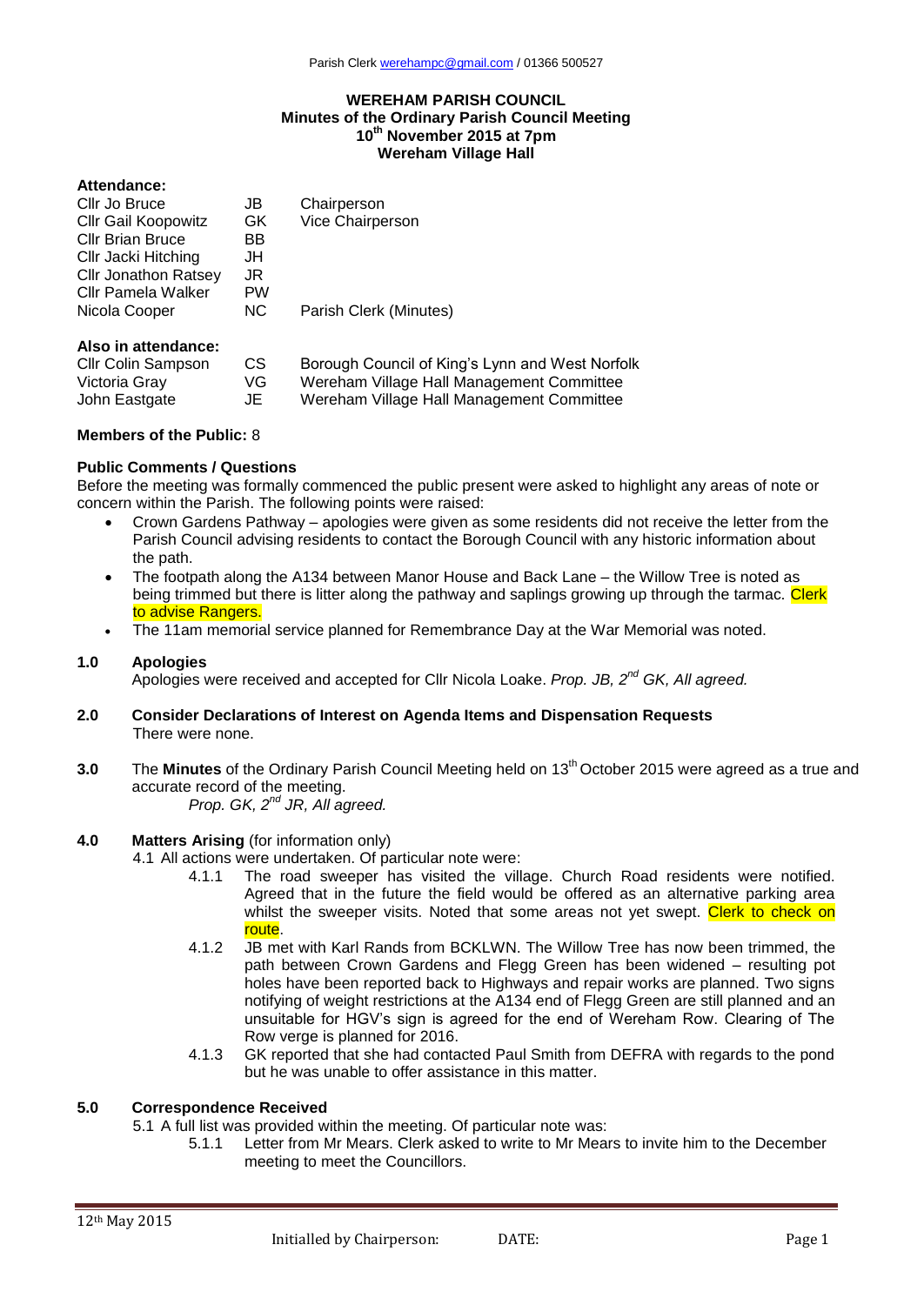## **6.0 Wereham Village Hall Grant Request**

- 6.1 Wereham Village Hall Management Committee has submitted a revised Grant request reducing the amount requested to a minimum of £5,500. Stage 2 has now been approved by the Lottery and a commitment from the Parish would give confidence to other funders. Funding would be required when the project is 'fork ready' approximately February 2017. Commitment in principle would be needed by end March / early April 2016 before the Stage 3 Lottery Application is submitted.
- 6.2 Councillors noted that a grant of £5,500 recouped via the precept over a period of 5 years would cost a current Council Tax Band D property just under £5 per year.
- 6.3 Other potential future high costs to the village were discussed including repairs to the pond wall and replacement of the play area. It was noted that the decision on the precept increase to cover the grant does not preclude the Parish Council making separate decisions on other unrelated precept increases.
- 6.4 It was agreed that the following consultation sessions from the Wereham Village Hall Committee will also be attended by a Councillors and that the Parish Council session planned prior to the next meeting will be also attended by representatives of the Village Hall Management Committee:

### **Wereham Village Hall Management Committee led:**

- Tuesday 1st December 2015 10.30am to 12pm (during the pop up cafe)
- Monday 7th December 7.30pm to 9pm. **Parish Council led:**

• Tuesday 8th December 2015, 7pm to 7.30pm

- All will be held at Wereham Village Hall.
- 6.5 The content of a letter to each household in the village to request votes on whether to support the request was agreed and the Clerk asked to make updates, recirculate to Councillors for final response by Monday 16<sup>th</sup> November and posting 2<sup>nd</sup> Class by Friday 20<sup>th</sup> November.
- 6.6 Voting will be requested by post, drop in to consultation sessions or via email to voting.werehamparishcouncil@gmail.com

### **7.0 Village Management Issues**

#### *The order of S.7 of the agenda was agreed by the Chair to allow members of the public to attend another meeting.*

- 7.1 Crown Gardens pathway: If it can be proved that the pathway has been in use for a minimum of 20years the County Council can adopt the pathway and enforce reopening of the path. If this cannot be proved the Borough Council may be able to enforce change of land use. Residents have been seeking information from the original architect and will take this back to the BCKLWN. Health and safety issues were highlighted as if there is an emergency at the main road opening there is no alternative escape route for residents. Clerk to reiterate this to the Planning Enforcement Officer and ask for timescales.
- 7.2 Crown Gardens Fruit Trees: there is an area of land within Crown Gardens which has some overgrown fruit trees. There is no clear responsibility for the land or trees and it is not adopted by NCC. A quote from CGM shows that it would cost £125 to prune them. There is not sufficient agreement from all residents to share the cost for this. After some discussion it was agreed that the Clerk would ask The Rangers if they can prune the trees as part of their programme and also seek land registry records for ownership. Residents were recommended to contact the electricity board due to the proximity of the trees to a sub station.
- 7.3 Quotes received for Grounds Maintenance contract for 2016+ were discussed. Four companies were invited to quote but only two have responded: CGM and NORSE. BB noted that Holly Landscapes owner had suffered a close bereavement in the last two weeks and it was agreed that he would contact him to find out if he was intending to quote before the final decision is made. Clerk to defer decision to December.
- 7.4 Investigations regarding the village pond and wall were discussed. The Clerk has spoken to Boughton Parish Council Chair and has been advised that a voluntary group manages their pond and keeps it tidy. The Chair has offered any additional advice as required and extended an invite for Councillors to visit Boughton to discuss processes if required. The Internal Drainage Board cannot quote on the works – they use a consulting engineer from Richard Jacksons and for him to look at the problem and advise would be a chargeable event. A link for Environment Agency funding has been given by DEFRA. Karl Rands has also supplied an Environmental contact at NCC. Clerk to look into both of these. Quotes are still awaited for repair of the pond wall from Andy Wallace. Clerk to continue to chase and put on the agenda for December.
- 7.5 In conjunction with the above investigations regarding camping on the village green was discussed. Contact with DEFRA about the above has advised that byelaws be investigated. Clerk to look into this.
- 7.6 A request for the Pond Green area to be used for this year's Carols by Candlelight was discussed. Mr Eldridge who sent the request was present and he was advised that there was no issue with the area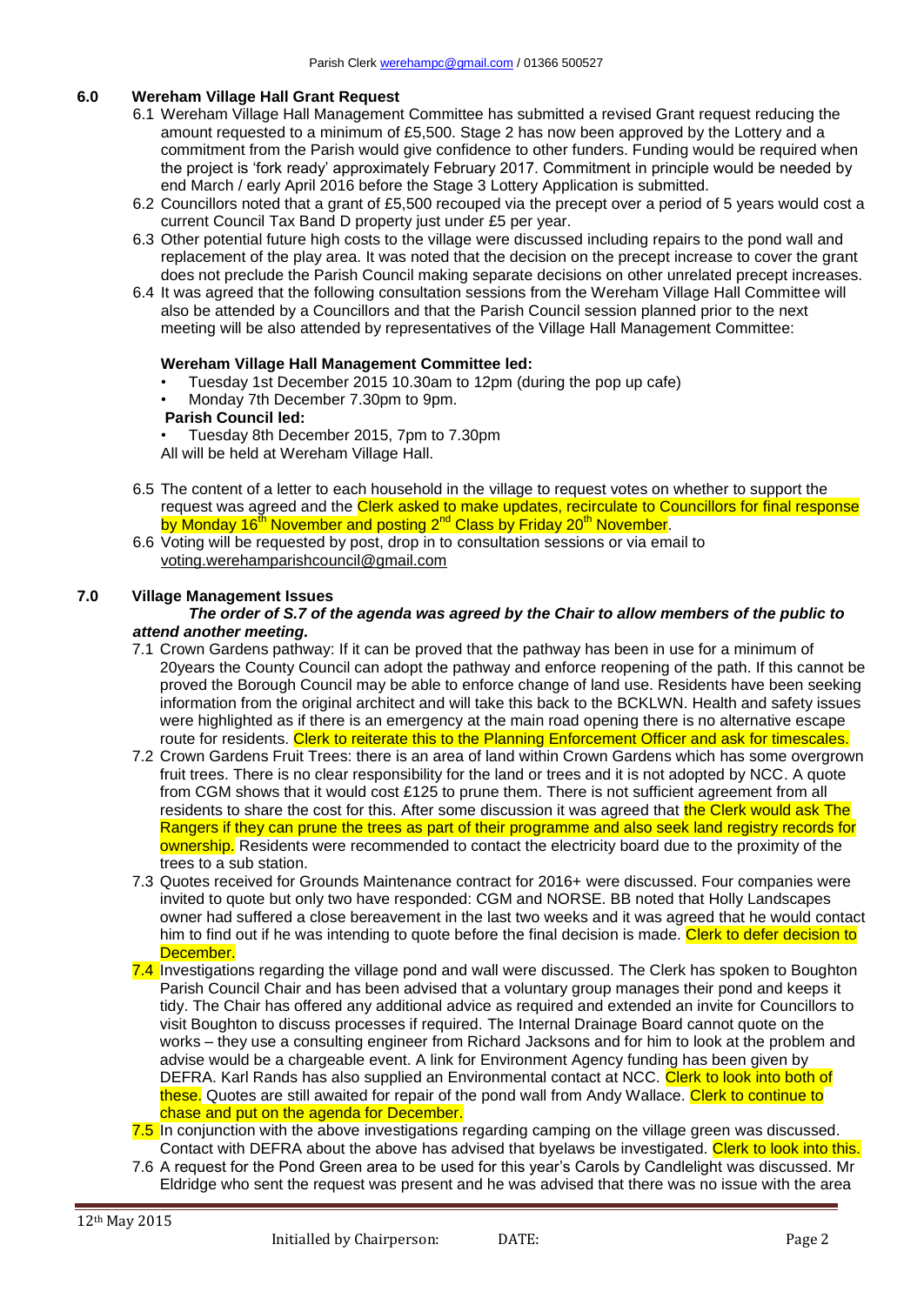being used but it was noted that the area at the edge of the pond where the wall is failing should be cordoned off. As it is out of the grass cutting season for CGM the offer via Mr Eldridge for the area to be cut was gratefully accepted.

- 7.7 It was noted that BT had, in their error, not started the consultation process with the Borough Council about the PC adoption of the telephone box. This was therefore commenced on 20<sup>th</sup> October. The 90 day consultation period will end mid-January. A quote of £1,750 has been received from the Community Heartbeat Trust. Clerk to request a comparative quote for the British Heart Foundation route from Hannah Wood-Handy. Decision deferred until BT confirms about adoption of the phone box.
- 7.8 A Post Office Consultation regarding changes to Mobile Post Office times was discussed. The visits to Wereham would be reduced from Mon to Fri 12.45-13.15 and become Tues and Wed 12.40-13.10. Clerk asked to respond to say that the reduction is too drastic and that two days together is not acceptable; they should be spread out. Mon. Weds and Fri would be preferred.
- 7.9 The monthly play area inspection report shows that there is a sign missing from the gate. Clerk to check what it is and order a replacement. Cable ties above the swings need to be removed. Greg Baddock offered to do this. Car tracks were noted on the field. Clerk to email Village Hall to make them aware of this issue. It was noted that grants for the Play Area should be looked at by the Clerk Spring 2016.
- 7.10 It was noted that the BCKLWN has decided the extent of St Margarets Hill and that Chile House and The Old Chapel to become Bens Lane. Clerk to make the owners aware of this and to advise the BCKLWN that 1 & 2 St Margarets Hill is now one property.
- 7.11 Representatives to take over the Church Clock responsibilities were noted as JR and BB.
- 7.12 Memorial size and material restrictions for the Garden of Remembrance were discussed. It was agreed that the Clerk should ask neighbouring parishes for their advice on this. Cllr Sampson suggested Paul Farrow at Mapus, Smith and Lemmon. For December agenda.
- 7.13 Items noted to be requested of the Rangers / Highways. Clerk to report:
	- 7.13.1 Fruit Trees Crown Gardens.
	- 7.13.2 Pavement trip hazards between Crown Gardens and The Row.
	- 7.13.3 Hedges overhanging pavement, west side of A134, just south of The Row entrance.
	- 7.13.4 Tree overhanging streetlight along Flegg Green lamp no.18.
	- 7.13.5 Pot hole outside George and Dragon.
	- 7.13.6 There is a gateway where soil has been dumped. **BB to provide more details and a map to** Clerk.

## **8.0 Finance**

8.1 Accept accounts to November 10<sup>th</sup> 2015 and agree cheques to be signed and payments approved in accordance with the below. *Prop GK, 2nd JB, All agreed.*

## **RECEIPTS FOR PERIOD 14/10/15 – 10/11/15**

09-11-15 £1,605.00 Parish Partnership 50% SAM2 Project net costs before VAT **£1,605.00**

## **DIRECT DEBIT EXPENDITURE FOR PERIOD 14/10/15 – 10/11/15**

- 28-09-15 £223.54 N Cooper Salary Oct
- 01-09-15 £43.38 EON Streetlighting Oct

### **£266.92**

### **TRANSFERS MADE DURING PERIOD 14/10/15 – 10/11/15 None**

## **FOR AUTHORISATION AND PAYMENT 10/11/15**

### **CHEQUES:**

- £233.18 N Cooper extra hours and expenses
- £283.44 CGM Grounds Maintenance Sep/Oct
- £372.00 Anglia Computer Solutions Website
- £20.00 Royal British Legion Donation

### **£908.62**

### **Balance as per cash book at 10/11/15** Business Saver £11,632.44 Community Account £1,022.01